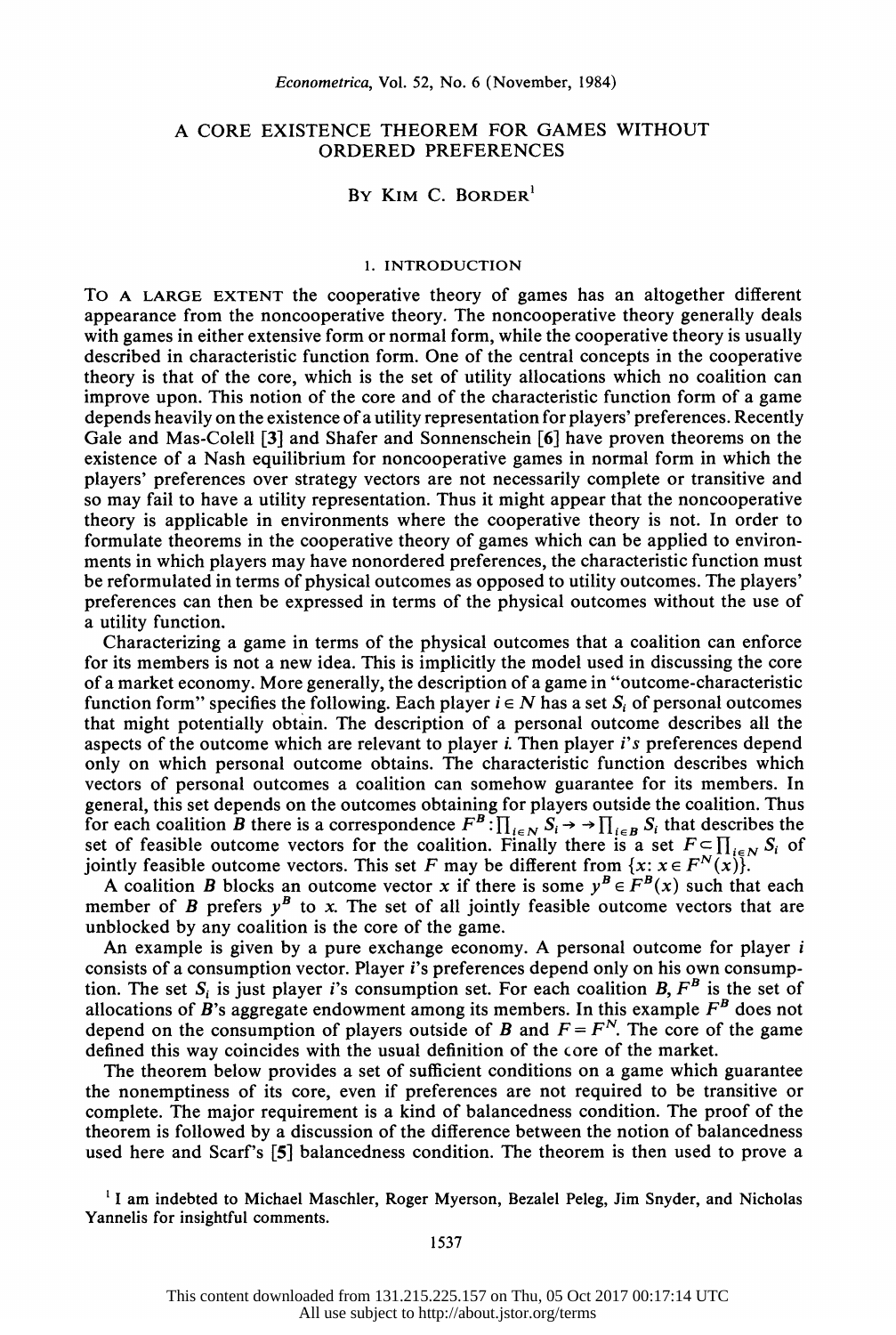new result on the nonemptiness of the core of a coalitional production economy without ordered preferences.

## 2. NOTATION AND DEFINITIONS

A game G is a tuple  $(N, (S_i), (F^B), F, (P_i))$  where  $N = \{1, \ldots, n\}$  denotes the set of players. Each player i has a set  $S_i$  of personal outcomes potentially available to him. Preferences are represented by a correspondence  $P_i: S_i \to S_i$ . The interpretation is that  $z_i \in P_i(x_i)$  means that  $z_i$  is strictly preferred to  $x_i$ . Note that i's preferences depend only on his personal outcome. For each coalition  $B \subseteq N$  let  $S^2 = \prod_{i \in B} S_i$  and set  $S = \prod_{i \in N} S_i$ . Given the outcome vector  $x$ , the set of outcomes which are jointly feasible for members of coalition B is denoted  $F^B(x) \subset S^B$ . The set of all jointly feasible outcome vectors is denoted by  $F \subset S$ .

The core of  $G = (N_s(S_i), (F_B), F_s(P_i))$  is the set of all  $x \in S$  satisfying

$$
(i) \t x \in F,
$$

and

(ii) there is no  $B \subset N$  and  $z^B \in F^B(x)$  satisfying  $z_i^B \in P_i(x_i)$  for all  $i \in B$ .

Let  $\beta$  be a family of subsets of N. For each  $i \in N$ , let  $\beta(i) = \{B \in \beta : i \in B\}$ . The family  $\beta$  is balanced if there are scalars  $\{\lambda_B \geq 0: B \in \beta\}$  (called balancing weights) such that for each  $i \in N$ ,

$$
\sum_{B\in\beta(i)}\lambda_B=1.
$$

Let  $a^1, \ldots, a^n$  be an affinely independent set of vectors and set  $m_B = (1/|B|) \sum_{i \in B} a^i$ . Then  $\beta$  is a balanced family if and only if  $m_N \in \infty$   $\{m_B: B \in \beta\}$ , where co denotes the convex

hull. (If  $m_N - \sum_{B \in \beta} \alpha_B m_B$  then balancing weights may be found by setting  $\alpha_B - (n/|B|) \alpha_B$ .)<br>The game G is balanced if whenever  $\beta$  is a balanced family with balancing weights  $\{\lambda_B\}$ , and  $x^B \in F^B(z)$  for each  $B \in \beta$ , then  $x \in F$  where  $x_i = \sum_{B \in \beta(i)} \lambda_B x_i^B$ .

## 3. NONEMPTINESS OF THE CORE

THEOREM: Let  $G = (N, (S_i), (F^B), F, (P_i))$  be a game satisfying:

1. For each i,  $S_i$  is a nonempty convex subset of  $\mathbb{R}^{n_i}$ .

2. For each nonempty  $B \subseteq N$ ,  $F^{\circ}: S \to S^{\circ}$  is a continuous correspondence with compact values and for each i,  $F^{(i)}$  is nonempty-valued.

3. F is compact and convex.

4. For each i, (a)  $P_i$  has open graph in  $S_i \times S_i$ ; (b)  $x_i \notin \text{co } P_i(x_i)$ .

5. G is balanced.

Then G has a nonempty core.

**PROOF:** The first claim is that we may without loss of generality assume that  $P_i(x_i)$  is convex and  $x_i \notin P_i(x_i)$ . If not, we can replace  $P_i: S_i \to S_i$  by  $\overline{P}_i: S_i \to S_i$  where  $\tilde{P}_i(x) =$  co  $P_i(x)$ . Then  $\tilde{P}_i$  will still have open graph and by Assumption 2b,  $x_i \notin \tilde{P}_i(x)$ . If x belongs to the core of the game G defined by replacing  $P_i$  by  $P_i$  for each i, then x must also belong to the core of G. This is because if  $z^n \in F^p(x)$  implies  $z_i^n \notin P_i(x)$ , since  $P_i(x) \subset \tilde{P}_i(x)$ , we have a fortiori that  $z_i^B \notin P_i(x)$ . So for the rest of the proof we will assume  $P_i(x)$  is convex.

Begin the proof of the theorem by defining  $v_i: S_i \times S_i \rightarrow \mathbb{R}_+$  by

$$
v_i(z_i, x_i) = \text{distance}[(x_i, z_i), (\text{Gr } P_i)^c],
$$

where Gr  $P_i = \{(x_i, z_i) = z_i \in P_i(x_i)\}\$ , the graph of  $P_i$ . (This construction is due to Shafer and Sonnenschein [6].) Each  $v_i$  is continuous (as Gr  $P_i$  is open), and  $v_i(z_i, x_i) > 0$  if and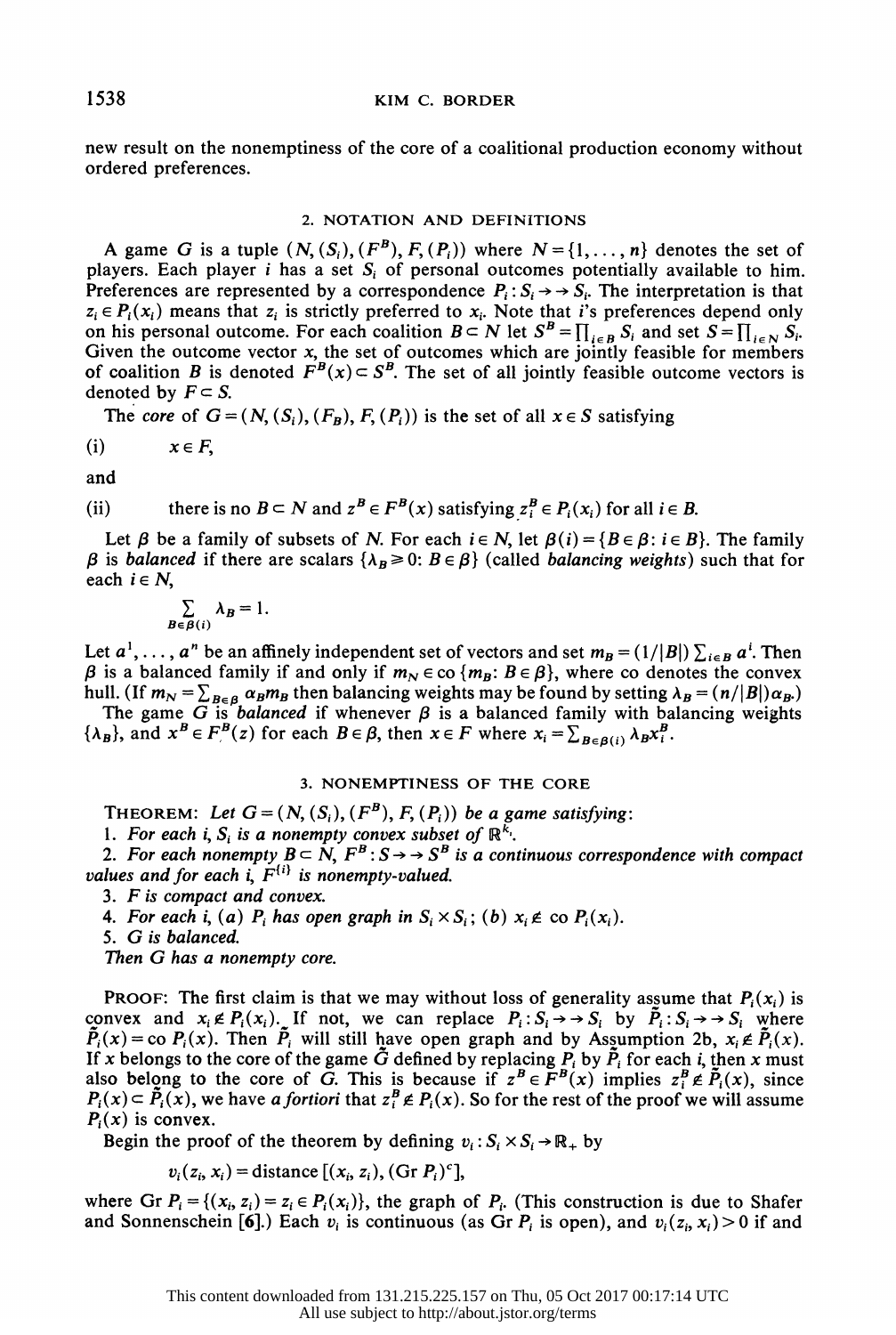only if  $z_i \in P_i(x_i)$ . The function  $v_i$  acts as a "pseudo-utility" for  $P_i$ , and possesses the following important property. Suppose  $v_i(z_i^k, x_i) \geq w$  for  $k = 1, ..., p$ . Let  $z_i$  be a convex combination of  $z_1^1, \ldots, z_i^k$ . Then  $v_i(z_i, x_i) \ge w$ , i.e.,  $v_i$  is quasi-concave in its first argument. The proof of this may be found in the Appendix.

For each  $B \subset N$  set

$$
V^B(x) = \{w \in \mathbb{R}^N : \exists z^B \in F^B(x) \; \forall i \in B, w_i \leq v_i(z_i^B, x_i)\}.
$$

If  $i \notin B$ , then  $w \in V^B(x)$  places no restriction on  $w_i$ . Thus x is in the core if and only if  $x \in F$  and  $\bigcup_{B \in N} V^B(x) \cap \mathbb{R}^N_{++} = \emptyset$ . Note that  $V^B(x)$  may be empty, but each  $V^{(i)}(x)$  is nonempty. Since  $\{\{i\}: i \in N\}$  is a balanced family with weights  $\lambda_{\{i\}} = 1$ , and since each  $F^{(i)}$  is nonempty, balancedness of G implies that F is nonempty.

The sets  $V^B(x)$  are analogues of the characteristic function of a game without side payments and the arguments of Shapley [7] and Ichiishi [4] may be applied. The following line of argument is similar to Ichiishi [4].

Since each  $v_i$  is continuous and since F is compact and each  $F^{\prime}$  is continuous and compact-valued, there is some  $M \ge 0$  such that for all  $x \in F$ , and  $z^2 \in F^2(x)$ ,  $v_i(z_i^2, x_i) \le M$ for all  $i \in B$ . Put  $a^i = -Mne^i \in \mathbb{R}^n$  (where  $e^i$  is the *i*th unit coordinate vector of  $\mathbb{R}^n$ ) and set  $\Delta =$  co { $a^i$ :  $i \in N$ }. For each  $B \subset N$ , set  $m_B = (1/|B|) \sum_{i \in B} a^i$ .

For each  $y \in \Delta$  set

$$
\tau(y, x) = \max\bigg\{t > 0: y + t(1, \ldots, 1) \in \bigcup_{B \subset N} V^{B}(x)\bigg\},\
$$

and put  $w(y, x) = y + \tau(y, x)(1, \ldots, 1)$ . Note that  $\tau(y, x) \le M(n+1)$  and  $w(y, x) \le$  $M(1, \ldots, 1)$ . Since  $v_i$  is always nonnegative,  $V^{(k)}(x)$  always includes  $\{w: w_k \le 0\}$ . Suppose that some  $w_k(y, x) < 0$ ; then  $w(y, x) = y + \tau(y, x)(1, \ldots, 1)$  is in the interior of  $V^{(k)}(x)$ , which contradicts the definition of  $\tau$ . Thus  $w(y, x) \ge 0$ .

The next step is to show that if  $x \in F$  and  $w(y, x) \le 0$ , then x is in the core. Suppose not. Then for some  $z^B \in F^B(x)$ ,  $z_i^B \in P_i(x)$  for all  $i \in B$ , so  $v_i(z_i^B, x_i) > 0$  for all  $i \in B$ . Thus there is a  $w \in V^B(x)$  with  $w > 0$ . But then  $y + \tau(y, x)(1, \ldots, 1) = w(y, x) \le 0 \le w$  is in the interior of  $V^B(x)$ , which contradicts the definition of  $\tau$ . Note that  $w(y, x) \le 0$  implies that  $w(y, x) = 0$  (as  $w(y, x) \ge 0$ ) and so  $y = m_{N_1}$ .

 Thus the search for an element of the core has been reduced to the following problem: Find  $x \in F$  and  $y \in \Delta$  such that  $w(y, x) \le 0$ . To this end make the following constructions. Define

 $E(x, y) = \{z \in F: z \text{ minimizes distance } [v(\cdot, x), \{w: w \geq w(y, x)\}] \}$ 

where the ith component of  $v(x, y)$  is  $v_i(x_i, y_i)$ . Define  $\gamma, \mu: F \times \Delta \rightarrow F \times \Delta$  by

$$
\gamma(x, y) = \{x\} \times \text{co} \{m_B : w(y, x) \in V^B(x)\}
$$

and

$$
\mu(x, y) = \text{co } E(x, y) \times \{m_N\}.
$$

The correspondences  $\gamma$  and  $\mu$  so defined satisfy the hypotheses of Theorem 6 of Fan [2]. The statement of Fan's theorem and the proof of this claim is given in the Appendix. It follows from Fan's theorem that there are  $\bar{x}$ ,  $\bar{y}$ ,  $x^*$ ,  $y^*$  satisfying

$$
(\bar{x},\bar{y})\in\mu(x^*,y^*)\cap\gamma(x^*,y^*).
$$

In other words,

- (1)  $\bar{x} \in \text{co } E(x^*, y^*),$
- (2)  $\bar{y} = m_N,$
- (3)  $\bar{x} = x^*$ ,
- (4)  $\bar{y} \in \text{co} \{m_B: w(y^*, x^*) \in V^B(x^*)\}.$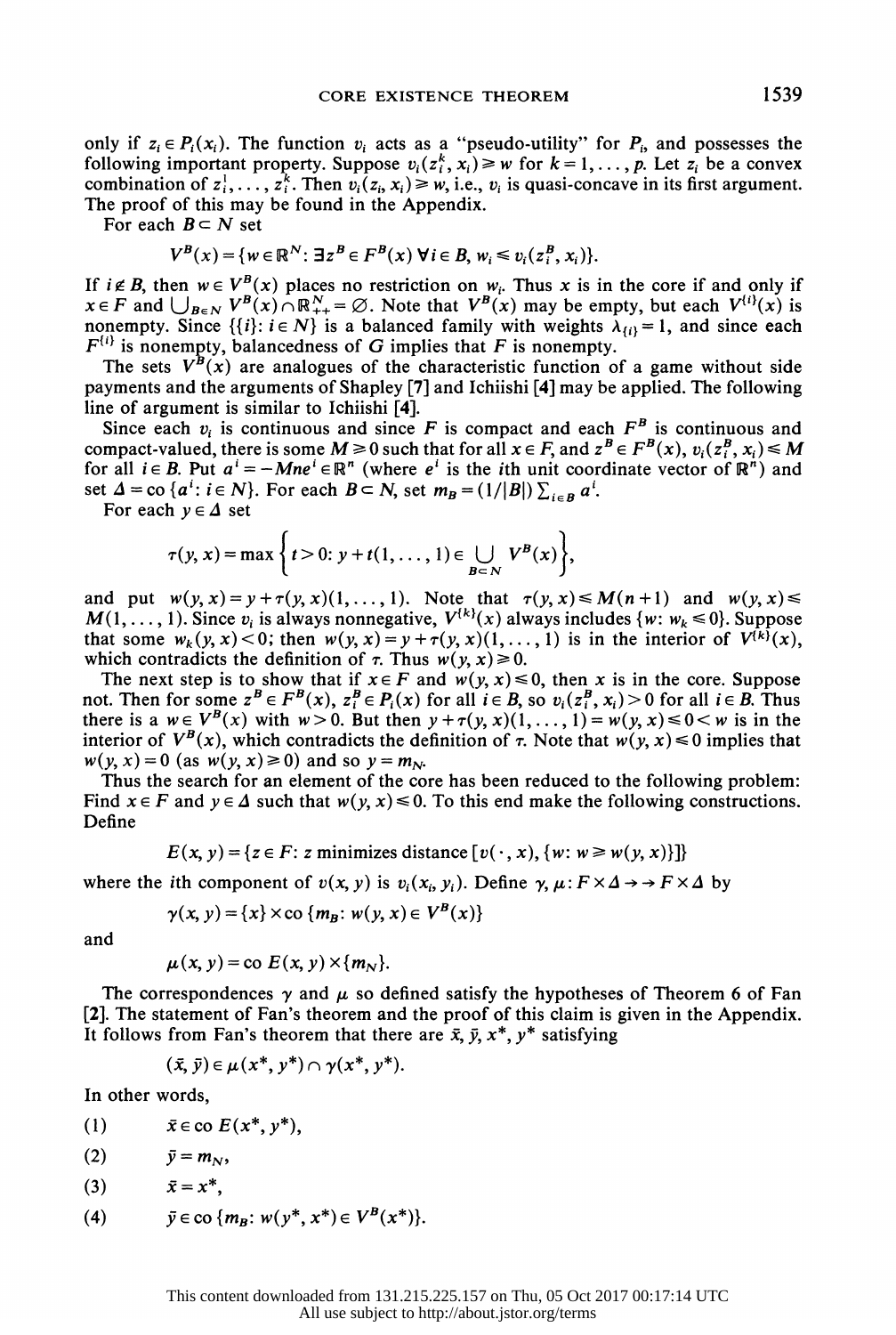By (2) and (4),  $\beta = \{B: w(y^*, x^*) \in V^{\alpha}(x^*)\}$  is balanced. Let  $\{\lambda_B\}$  be the associated balancing weights. By the definition of  $V^{\rho}$ , for each  $B \in \beta$  there exists  $z^{\rho} \in F^{\rho}(x^*)$  satisfying  $w_i(y^*, x^*) \leq v_i(z_i^*, x_i^*)$  for all  $i \in B$ . Since the game is balanced,  $z^* \in F$  where  $z_i^* = f$  $\sum_{B \in \beta(i)} \lambda_B z_i^{\gamma}$ . Since  $z_i^{\gamma}$  is a convex combination of the  $z_i^{\gamma}$  for  $B \in \beta(i)$  and  $v_i(z_i^{\gamma}, x_i^{\gamma}) \geq w_i(y^{\gamma}, x^{\gamma})$ , it follows by quasi-concavity that  $v_i(z_i^{\gamma}, x_i^{\gamma}) \geq w_i(y^{\gamma}, x^{\gamma})$ .

By (1) and (3),  $x^* \in$  co  $E(x^*, y^*)$ . Since  $z^* \in F$  and  $v(z^*, x^*) \geq w(y^*, x^*)$  it follows from the definition of E that if  $z \in E(x^*, y^*)$ , then  $v(z, x^*) \geq w(y^*, x^*)$ . Suppose that  $w_i(y^*, x^*) > 0$  for some i. Then for all  $z \in E(x^*, y^*)$ ,  $v_i(z_i, x_i^*) > 0$  as well, so that  $z_i \in P_i(x_i^*)$ . Thus  $x^* \in$  co  $E(x^*, y^*)$  implies that  $x_i^* \in$  co  $P_i(x_i^*)$ , a contradiction. Thus  $w_i(y^*, x^*) \le 0$ . Also since F is convex and  $E(x^*, y^*) \subset F$ , it follows that  $x^* \in F$ . Thus  $x^*$  is in the core. Q.E.D.

#### 5. THE BALANCEDNESS CONDITION

The balancedness condition in this paper is due to Boehm  $[1]$  and implies Scarf's  $[5]$  condition. Scarf worked with games in utility-characteristic function form, but the natural translation of his condition in the current framework is as follows. Let  $x \in S$  and let  $\pi^{B}(x)$ denote the projection of x on  $S<sup>p</sup>$ . Scarf's condition is that if  $\pi<sup>p</sup>(x) \in F<sup>p</sup>(z)$  for all B in some balanced family  $\beta$ , then  $x \in F$ . This follows from the balancedness conditions used here by simply noting that  $x_i = \sum_{B \in \beta(i)} \lambda_B \pi^B(x)_i$ , where  $\{\lambda_B\}$  is a collection of balancing weights for  $\beta$ . Scarf's condition is inadequate to prove the theorem with the techniques used above, so that this theorem cannot be viewed as a strict generalization of Scarf's theorem.

## 6. THE CORE OF A COALITIONAL PRODUCTION ECONOMY

 The above theorem has as an immediate consequence the following result for coalitional production economies. The model adopted is essentially that of Boehm [1]. The commodity space is  $\mathbb{R}^m$ . Each agent *i* has a consumption set  $S_i \subset \mathbb{R}^m$ , endowment  $w^i \in S_i$ , and preference correspondence  $P_i: S_i \to S_i$ . Each coalition B has a production set  $Y^B \subset \mathbb{R}^m$  and the aggregate production set is  $Y \subseteq \mathbb{R}^m$ . An allocation is an  $(x^1, \ldots, x^n) \in \prod_{i \in N} S_i$  satisfying

$$
\sum_{i \in N} x^i - \sum_{i \in N} w^i \in Y.
$$

Allocation  $x = (x^1, \dots, x^n)$  is blocked by coalition B if there is some  $z^B = (z^1)_{i \in B} \in S^B$ satisfying  $\sum_{i\in B} z_i^B - \sum_{i\in B} w^i \in Y^B$  and for all  $i \in B$ ,  $z^i \in P_i(x^i)$ . The core of the economy is the set of unblocked allocations.

PROPOSITION (cf. Boehm [1]): Assume that (1) for each i,  $S_i$  is closed, convex and bounded below; (2) for each i,  $P_i$  has open graph and  $x^i \notin$  co  $P_i(x^i)$ ; (3) for each i,  $0 \in Y^{(i)}$ ; (4) for each  $B \subseteq N$ ,  $Y^B$  is closed; (5) Y is closed and convex and  $AY \cap \mathbb{R}^{m}_{+} = \{0\}$ , where AY denotes the asymptotic core of Y; (6) for each balanced family  $\beta$  of coalitions with balancing weights  $\{\lambda_B\}, \sum_{B \in \mathcal{B}} \lambda_B Y^B \subset Y$ . Then the core of the economy is nonempty.

PROOF: Set

$$
F^{B}(x) = \left\{ z^{B} \in S^{B} : \sum_{i \in B} z_{i}^{B} - \sum_{i \in B} w^{i} \in Y^{B} \right\}
$$

and

$$
F = \bigg\{ x \in S \colon \sum_{i \in N} x^i - \sum_{i \in N} w^i \in Y \bigg\}.
$$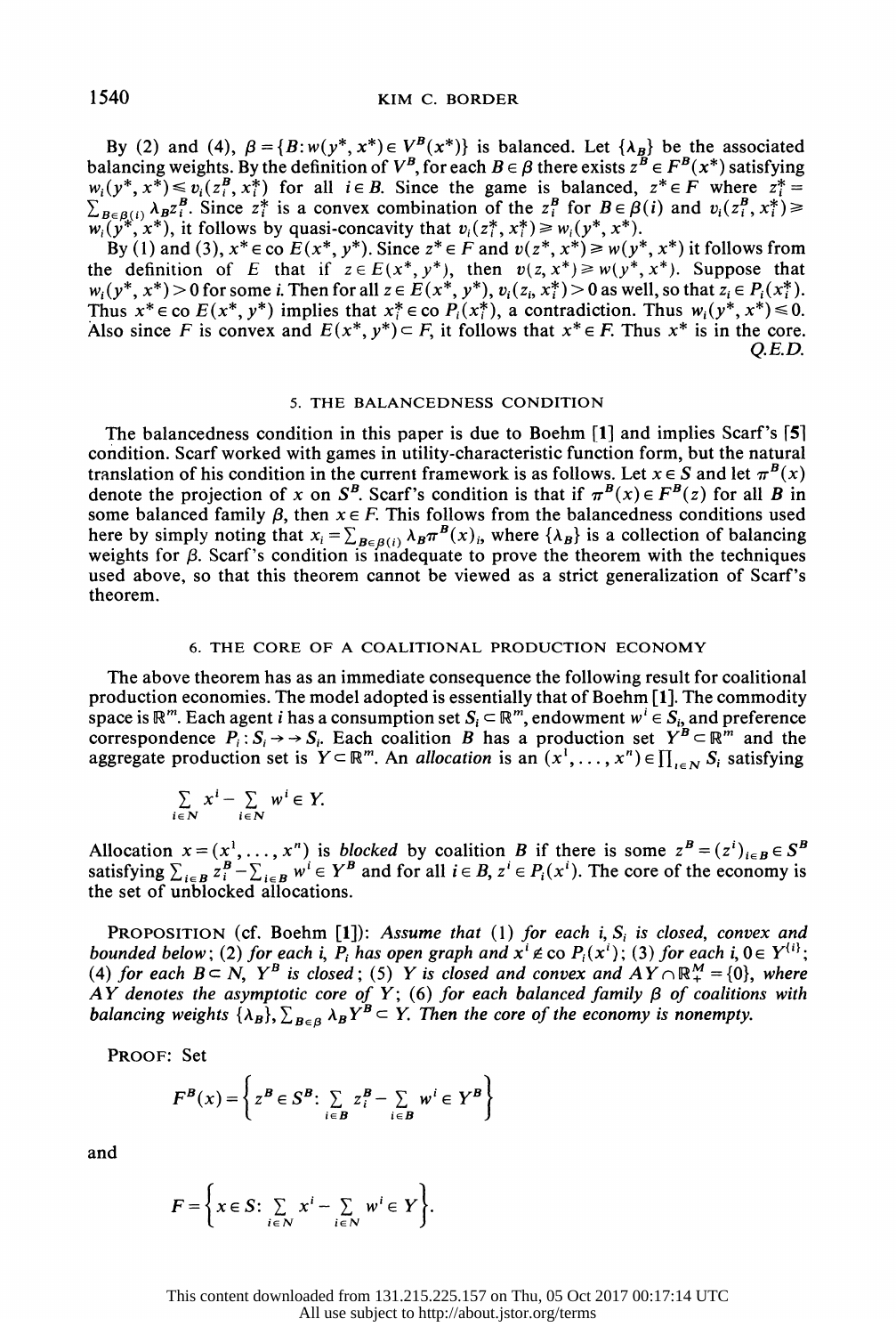Then F is compact by (1) and (4) and convex by (4). It is easily seen that (6) implies that the resulting game is balanced. Condition (3) implies that each  $F^{(i)}$  is nonempty. Thus by the theorem above, the core is nonempty.  $Q.E.D.$ 

 This theorem differs from Boehm's in two respects. First, preferences are not assumed to be transitive or complete. This is traded for the additional assumption needed here that the aggregate production set  $Y$  is convex.

## California Institute of Technology

Manuscript received July, 1983; revision received January, 1984.

#### APPENDIX

#### Quasi-concavity of  $v_i$  in its First Argument

For convenience, the common subscript *i* will be omitted. Let  $v(z^k, x) \geq w, k = 1, \ldots, p$ , and let  $z=\sum_{k=1}^r \lambda_k z^k$  be a convex combination of  $z^1, \ldots, z^p$ . Then  $v(z, x) \geq w$ .

If  $w \le 0$ , the result is trivial. If  $w > 0$ , let  $N_w(x, z^k)$  be an open ball of radius w about  $(x, z^k)$ . From the definition of v,  $N_w(x, z^k) \subset$  Gr P, for all  $k = 1, ..., p$ . Let  $(x', z') \in N_w(x, z)$ . Then  $|(x'-x, z')|^2 \in N_w(x, z)$ .  $|z'-z|$   $<$  w so

$$
(x+(x'-x), z^k+(z'-z)) \in N_w(x, z^k) \subset
$$
 Gr P.

Thus  $z^{k} + z' - z \in P(x')$ . Since we may assume that  $P(x')$  is convex,

$$
z' = \sum_{k=1}^p \lambda_k (z^k + z' - z) \in P(x')
$$

so that  $(x', z') \in \text{Gr } P$ . Thus  $N_w(x, z) \subset \text{Gr } P$ , so  $v(z, x) \geq w$ .

### The Correspondences  $\gamma$  and  $\mu$  Satisfy the Hypotheses of Fan's Theorem

 The proof relies on the following result which is a special case of a theorem of Fan [2, Theorem 6]. Let  $K \subset \mathbb{R}^n$  be compact and convex, and let  $\gamma, \mu: K \to \mathbb{R}^n$  be upper hemi-continuous with nonempty compact convex values. Suppose that for each  $x \in K$  there exist three points  $y \in K$ ,  $u \in \gamma(x)$ ,  $v \in \mu(x)$  and a real number  $\lambda > 0$  such that  $y = x + \lambda(u - v)$ . Then there is a  $z \in K$  such that  $\gamma(z) \cap \mu(z) \neq \varnothing$ .

It is straightforward to verify that  $\gamma$  and  $\mu$  are upper hemi-continuous with nonempty compact convex values. It is harder to see that for every  $(x, y) \in F \times \Delta$ , there exist  $(x', y') \in \mu(x, y)$ ,  $(x'', y'') \subset$  $\gamma(x, y)$  and  $\bar{\lambda} > 0$  satisfying

$$
[(x, y) + \lambda(x', y') - (x'', y'')] \in F \times \Delta.
$$

 The argument is virtually identical to one used by Ichiishi [4] with only slightly different corre spondences. Put  $x'' = x$ ,  $y' = m_N$ , and choose any  $x' \in \text{co } E(x, y)$ . Then

$$
x + \lambda (x'-x'') = (1-\lambda)x + \lambda x' \in F
$$

for any  $\lambda \in [0, 1]$ . Let  $B \subset N = \{i: y_i < 0\}$ . Set  $\Gamma^B(x) = \{y \in \Delta : w(y, x) \in V^B(x)\}$ . It is shown below that co {a': i  $\in B$ }  $\subset \bigcup_{C \subset B} I^C(x)$ . Given this, choose  $C \subset B$  so that  $y \in I^C(x)$ . Put  $y'' = m_C$ . Then  $(x'', y'') \in$  $\gamma(x, y)$ . For  $\lambda \in [0, 1]$ , define  $y^{\lambda} = y + \lambda (y' - y'') = y + \lambda (m_N - m_C)$ . Then<br>  $\sum_{n=0}^{N} x \cdot \lambda = \sum_{n=0}^{N} x(n+1) \left( \sum_{n=0}^{N} m_n - \sum_{n=0}^{N} m_n \right) = Mn + M(m + M)$ 

$$
\sum_{i=1}^{n} y_i^{\lambda} = \sum_{i=1}^{n} y_i + \lambda \left( \sum_{i=1}^{n} m_{Ni} - \sum_{i=1}^{n} m_{Ci} \right) = -Mn + \lambda (-Mn + Mn) = -Mn
$$

and if  $\lambda$  is small enough,  $y^* \le 0$  so  $y^* \in \Delta$ .

The argument that co {a'|i  $\in B$ }  $\subset \bigcup_{C \subset B} \Gamma^C(x)$  for all B is due to Shapley [7]. If  $B = N$  this just says that  $w(y, x) \in V^{\mathbb{C}}(x)$  for some C, so suppose that  $B \neq N$ , so that  $|B| < n$ . Let  $y \in I^{\mathbb{C}}(x) \cap$ <br>co {a': i e B}. We need to show that  $C \subseteq B$ . Since  $y \in \Gamma^{\mathbb{C}}(x)$ ,  $w(y, x) \in V^{\mathbb{C}}(x)$ , so  $w_i(y, x) =$  $y_j + \tau(y, x) \le M$  for all  $j \in C$ . But  $\sum_{j \in B} y_j = -Mn$ , and for some  $k \in B$ ,  $y_k$  is less than equal the average of the y<sub>j</sub>'s for  $j \in B$ , so  $y_k \le -Mn/|B| \le -M$  as  $|B| \le n$ . But  $w(y, x) \ge 0$  so  $y_k + \tau(y, x) \ge 0$ , so  $\tau(y, x) > M$ .